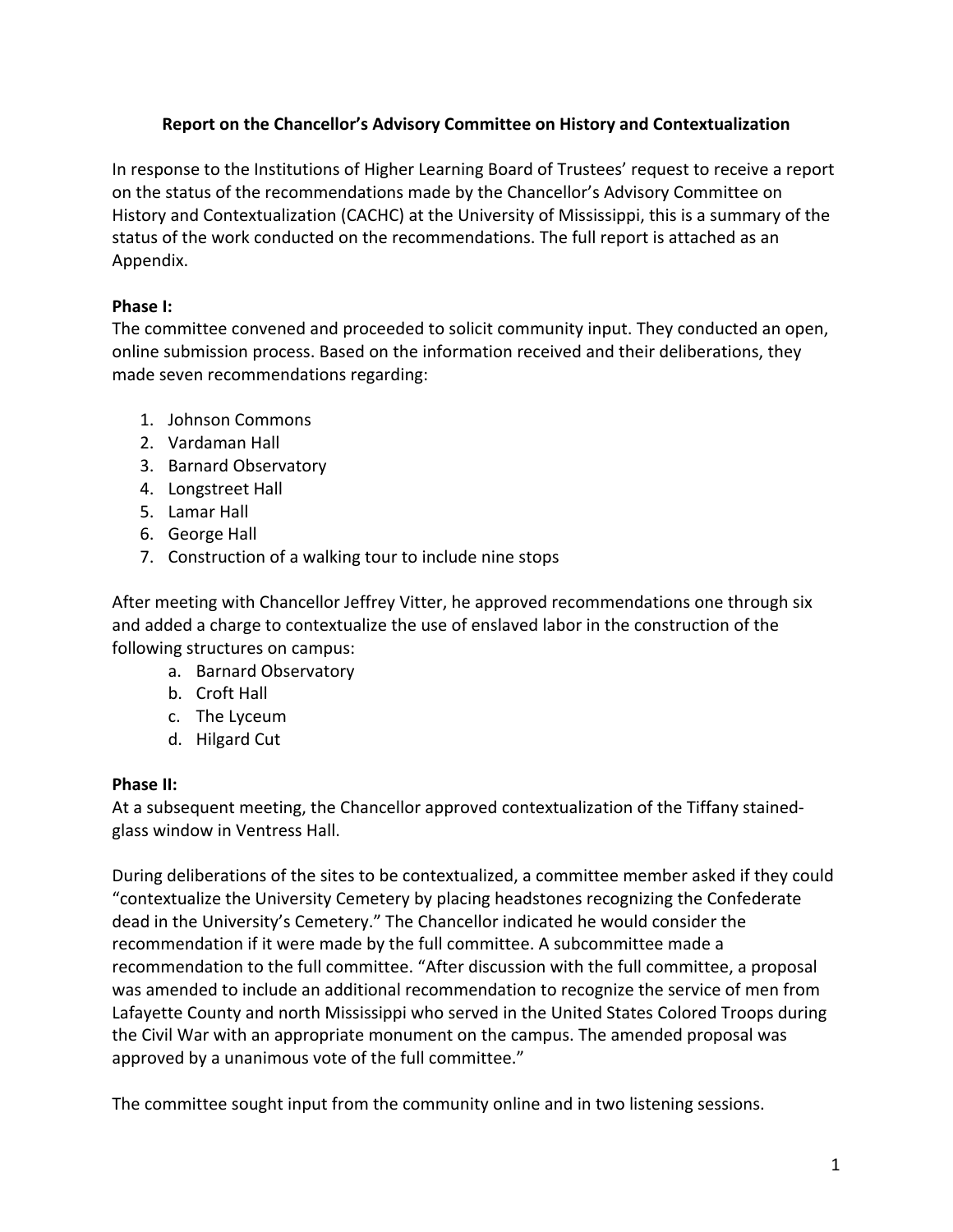The committee sought assistance from a consultant, Kathy Shinnick, who is a public historian and University of Mississippi graduate.

The committee followed a set of guiding principles based on best practices. In terms of renaming or contextualizing, the committee followed Yale University's Committee to Establish Principles on Renaming (CEPR). Key CEPR principles include:

- *A. Presumptions: Renaming on account of values should be an exceptional event.*
	- *1. There is a strong presumption against renaming a building on the basis of the values associated with its namesake. Such a renaming should be considered only in exceptional circumstances.*
	- *2. The presumption against renaming is at its strongest when a building has been named for someone who made major contributions to the University.*
- *B. Principles to be considered: Sometimes renaming on the basis of values is warranted.*
	- *1. Is a principal legacy of the namesake fundamentally at odds with the mission of the University?*
	- *2. Was the relevant principal legacy significantly contested in the time and place in which the namesake lived?*
	- *3. Did the University, at the time of the naming, honor a namesake for reasons that are fundamentally at odds with the mission of the University?*
	- *4. Does a building whose namesake has a principal legacy fundamentally at odds with the University's mission, or which was named for reasons fundamentally at odds with the University's mission, play a substantial role in forming community at the University?*
- *C. Decisions to retain a name or to rename come with obligations of nonerasure, contextualization, and process.*
	- *1. When a name is altered, there are obligations on the University to ensure that the removal does not have the effect of erasing history.*
	- *2. When a name is retained, there may be obligations on the University to ensure that preservation does not have the effect of distorting history.*
	- *3. The University ought to adopt a formal process for considering whether to alter a building name on account of the values associated with the namesake; such a process should incorporate community input and scholarly expertise.*

## **Recommendations and Progress**

*1. Clarifying the Namesake of Johnson Commons – Completed*

Archival materials indicate that the building was named for Paul B. Johnson Sr. and the recommendation was to make that clear. The committee recommended that the namesake be specified by adding "Sr." to the name currently displayed on the building.

## *2. Renaming Vardaman Hall – Not Yet Renovated and, Therefore, Not Completed*

The committee found Lucius Quintus Cincinnatus Lamar II and Augustus Baldwin Longstreet to have "unexceptional relationships to [the] moral horrors" of their time and therefore be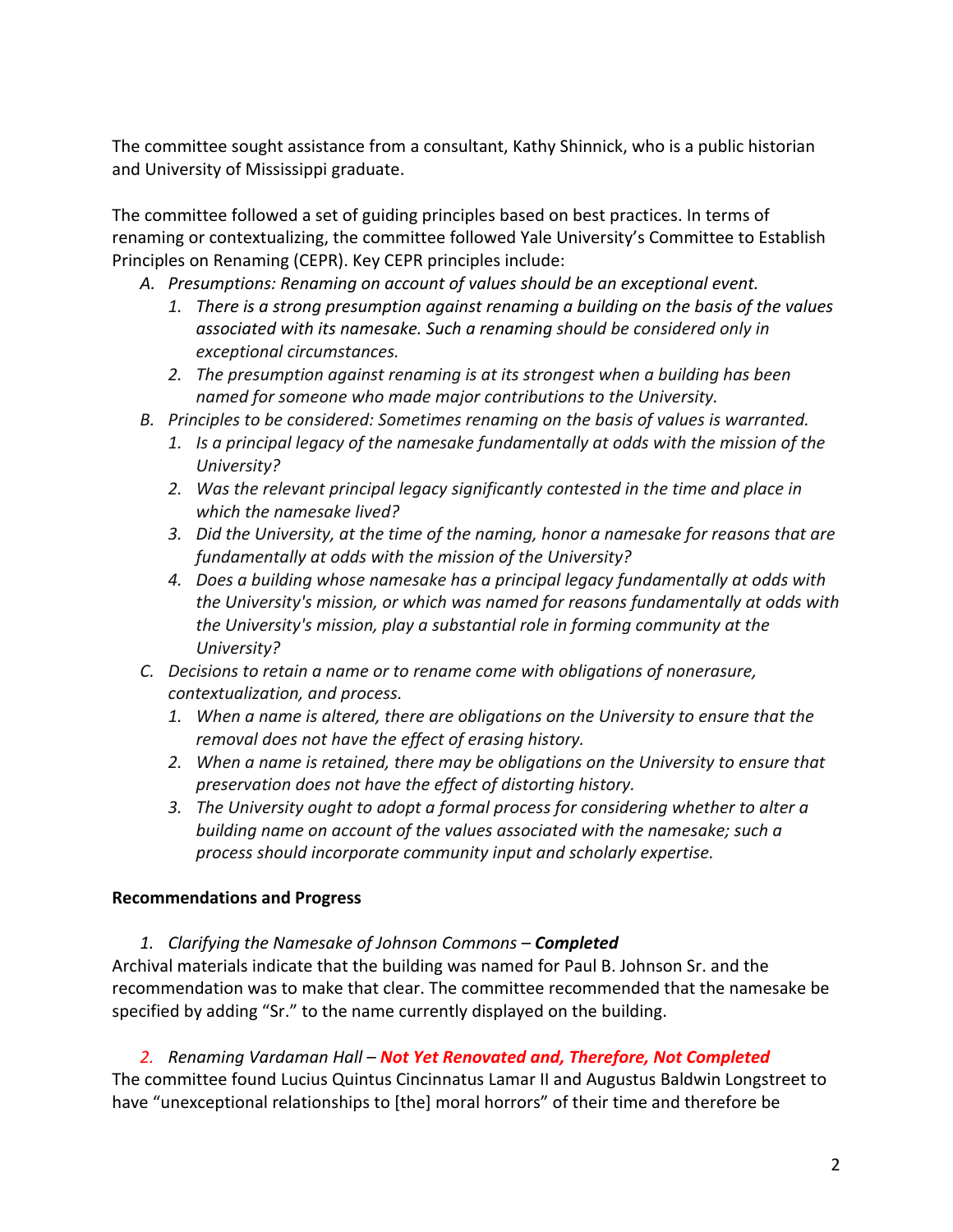legitimate namesakes for buildings on our campus, according to the Yale CEPR. Using these same criteria, the committee deemed that James K. Vardaman, however, was an individual who "actively promoted some morally odious practice, or dedicated much of [his life] to upholding that practice." Vardaman, especially in contrast with Lamar or Longstreet, must be considered "exceptional" and therefore "distinctly unworthy of honor." The committee concluded that "Vardaman's brief, and largely negative, interactions with the University suggest that no significant part of the University's history would be elided through renaming." As a result, the committee did recommend renaming Vardaman Hall during the hall's "imminent renovation."

## *3. Contextualization for Barnard Observatory – Completed*

Frederick A.P. Barnard (1809-1889) was the third president and first chancellor of the University of Mississippi, serving from 1856-1861. Barnard also found himself enmeshed in a significant controversy regarding slavery.

## *4. Contextualization for Longstreet Hall – Completed*

This building was dedicated in honor of Augustus Baldwin Longstreet (1790-1870), the second president of the University of Mississippi. Among his responsibilities as president, Longstreet, a slaveowner, managed several enslaved laborers, both on the University campus and on a farm near Abbeville, the latter owned by his son-in-law, Lucius Quintus Cincinnatus Lamar II.

#### *5. Contextualization for Lamar Hall – Completed*

In 1977, this building was dedicated in honor of Lucius Quintus Cincinnatus Lamar II (1825- 1893). He was a faculty member, politician, Secretary of the Interior, and Supreme Court Justice. He was chiefly responsible for writing the State's Ordinance of Succession, was a slave owner, and played an active role in dismantling Reconstruction in Mississippi to the detriment of the state's African American citizens.

## *6. Contextualization for George Hall – Completed*

In 1920, this building was dedicated in honor of James Zachariah George (1826-1897). Born in Georgia, George moved with his family to Mississippi in 1834, settling two years later in Carroll County. He was responsible for creating the "Mississippi Plan," which was a program of voter intimidation, violent repression, and riot aimed at returning his state to white Democratic rule. George and others crafted a new state constitution that effectively reduced the number of qualified black Mississippi voters from 147,205 to 8,615.

*7. Contextualization for the University's Enslaved Laborers – Completed* The first buildings on the University's historic Circle were constructed using the labor of enslaved African Americans. This plaque recognizes their contributions and lists those known to have played a role.

## *8. Contextualization for the Ventress Stained-Glass Window – Completed* The first panel depicts the students drilling as soldiers in front of Barnard Observatory. The middle panel portrays a battle scene, with the battle flag of the Army of Northern Virginia flying amid the carnage. Some newspaper reports stated that the battle scene was the first battle the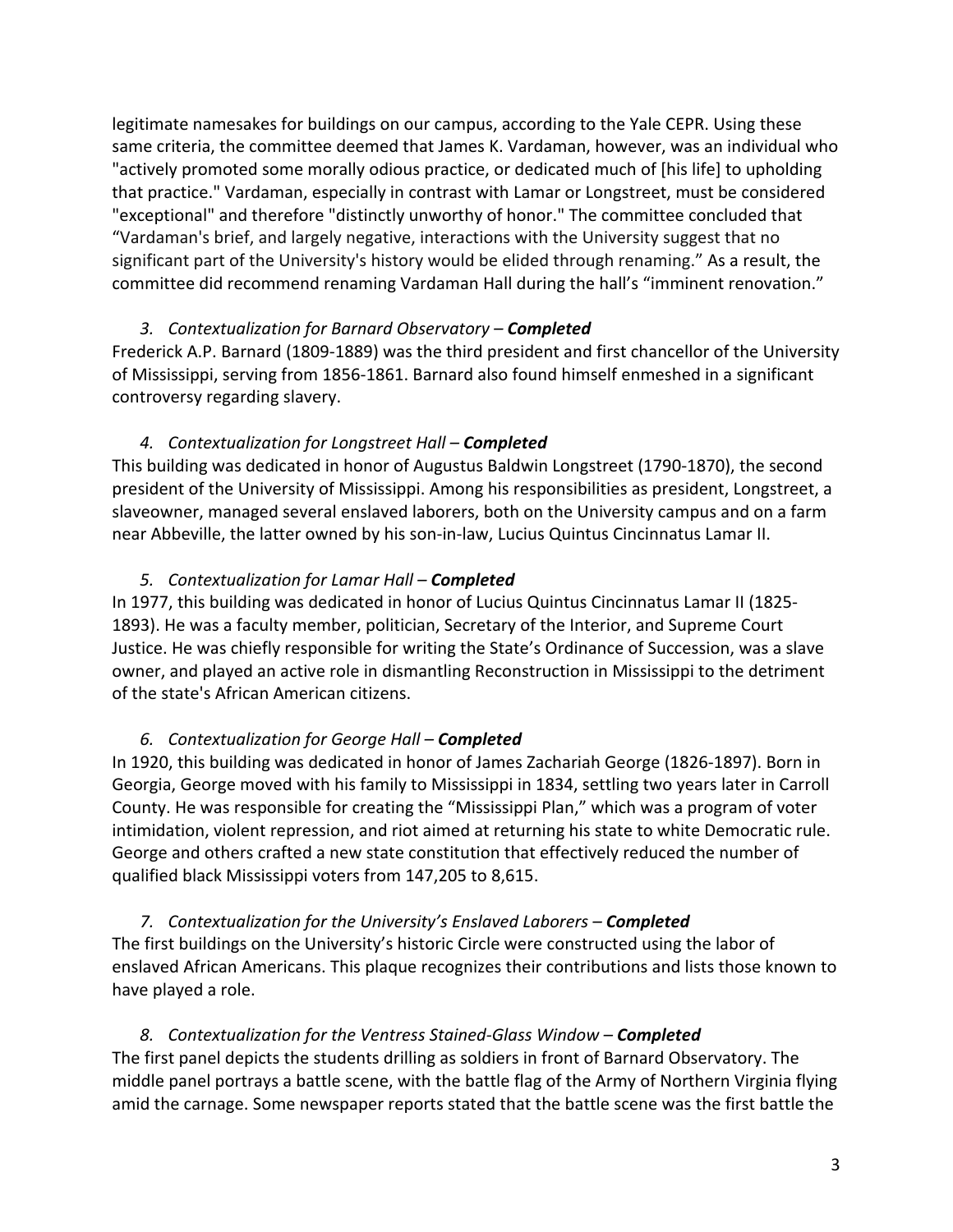"University Greys" fought at First Manassas. However, the battle flag of the Army of Northern Virginia was not present at that early battle. Others believe the battle scene is the famous Pickett's Charge on the third day of the battle of Gettysburg, in which the "University Greys" suffered 100 percent casualties – killed, wounded, or captured. The third panel depicts the surrender of the Army of Northern Virginia at Appomattox Court House in Virginia.

The smaller panels include the Delta Gamma anchor, the Psi chapter's symbol, and the Latin phrase, "Pietate Alumnorum," in honor of the University of Mississippi alumni who served in the Civil War.

## *9. Recommendations Regarding the Confederate Dead in the University's Cemetery and the U.S. Colored Troops from Lafayette County – Not Completed*

The committee recommends the placement of headstones for the Confederate dead in the University's Cemetery to recognize their sacrifice. It also recommended the placement of an appropriate marker to recognize the men from Lafayette County who served in the Union Army as part of the United States Colored Troops during the Civil War, and in acknowledging their efforts to bring secession and slavery to an end. The committee strongly recommended that these linked efforts proceed together.

Activities conducted to date include the convening of two separate committees – one for the cemetery and one to make recommendations regarding commemoration of the U.S. Colored Troops – to discuss the strategies to enact these recommendations. The committee led the use of ground-penetrating radar of the cemetery to ascertain the location of the graves. They also had discussions about the most appropriate strategy to place markers in the cemetery. Both committees were chaired by the late Dr. John Neff, a University of Mississippi history professor.

# **Further Recommendations**

*1. Release of the full text of the report – Completed* Available online at https://context.wp2.olemiss.edu/wpcontent/uploads/sites/89/2017/07/ChancellorAdvisoryCommitteeFinalReport.pdf

*2. Host an unveiling ceremony – Completed* Hosted March 2, 2018 https://news.olemiss.edu/university-unveils-plaques-significant-moment-history/

*3. Digital release of the markers installed – Completed* https://context.olemiss.edu/implementation/

The following recommendations were made by the committee, and Chancellor Vitter indicated that while he would not support their implementation by the University, he would encourage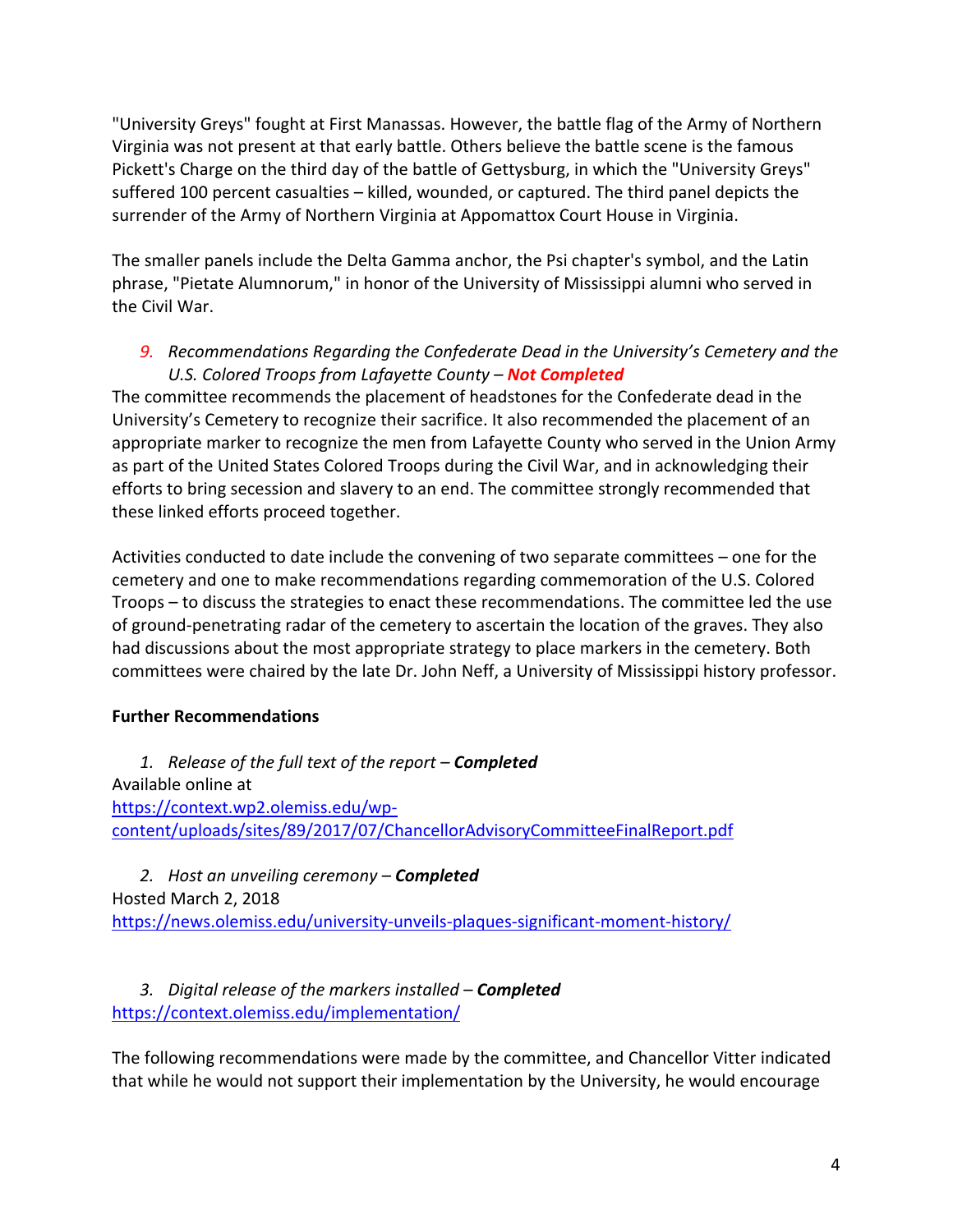faculty to pursue these recommendations and activities as appropriate within their disciplines and areas of expertise.

*4. Form a Chancellor's Standing Committee on History and Context – Not Completed* The CACHC recommended the creation of a standing committee on History and Context charged with providing oversight and coordination of the scholarly inquiry efforts by faculty, reporting to the chancellor on their results, and making recommendations based on those results to University leadership on request or where otherwise appropriate. Additionally, the Faculty Senate passed a resolution recommending that the Chancellor form a standing committee on History and Context chaired by the Vice Chancellor for Diversity and Inclusion, with representation from the Faculty Senate, Staff Council, Associated Student Body, Graduate Student Council, and additional members appointed by the Chancellor. This committee will be charged with ongoing efforts to address the difficult history of the University.

*5. Host a yearlong series of educational events and discussions about the University's history – Not Completed*

The series would provide valuable opportunities for members of the University community to contribute their stories and to discuss different aspects of University history. The events could feature guest speakers and workshops designed to allow community members to create and develop their own stories in relation to University history.

*6. Develop an extensive, web-based presentation of the University's history and related materials – Not Completed*

As further research into the University's history continues along a variety of fronts, a digital platform, along with appropriate support staff, will give the University the broad reach it will need to disseminate the results of that research to a global audience promptly, in keeping with our institutional mission, and the flexibility it will need to update historical information as new knowledge emerges.

# *7. Build or allot space for a Museum of University History – Not Completed*

Much of the American story can be told from the point of view of our campus: Indian Removal, Settling the West, Slavery, the Civil War, Reconstruction, Jim Crow, the Civil Rights Movement, and so much more. Our University has played a pivotal role in these important historical events. By creating a permanent place where we can tell our story we can create a resource that will be of great value to our students and the larger community. This is another vital element in the effort to gather and share the knowledge generated by the University's ongoing contextualization efforts and by other forms of historical inquiry into the institution's past.

## *8. Hire a full-time public historian – Not Completed*

The University should hire a full-time public historian to develop effective strategies for interpreting our campus as a public historic site and to play a leadership role in those interpretive efforts.

*9. Design and construct a walking tour of University history – Not Completed*